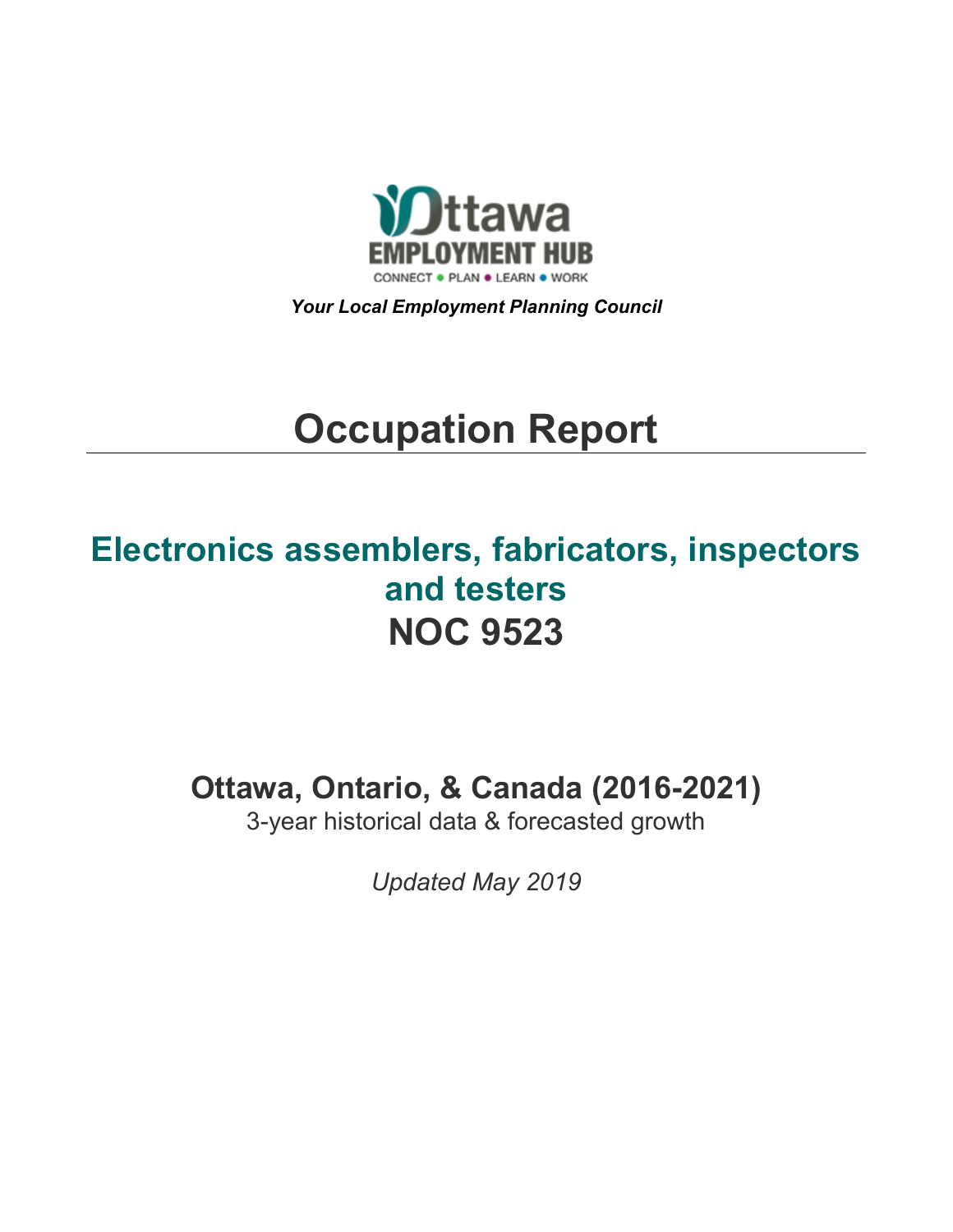

| Electronics assemblers, fabricators, inspectors and testers | <b>Ottawa Outlook</b> |
|-------------------------------------------------------------|-----------------------|
|-------------------------------------------------------------|-----------------------|

| NС<br>Ιſ |  |
|----------|--|
|          |  |

 $L$ imited  $\bigstar$  Fair  $\bigstar \star$  Good  $\bigstar \star \star$ 

*Based on past and forecasted growth.*

#### **A Local Snapshot**

- Employment in this occupation **decreased in Ottawa from 2016 to 2018** (**7.0%**); it is forecast to **decrease an additional 29.5%** over the next three years.
- **3.1%** were **unemployed in Ottawa in 2016; 21 (4.2%)** of those in this occupation were **self-employed**.
- **Median hourly wage** for this occupation was **\$12.99**.
- **30.0%** of the 2018 jobs were in the **Semiconductor and other electronic component manufacturing** industry sector.
- Ottawa has a **lower share of this occupation** than the nation.
- **Provincially**, this occupation showed a decrease from 2016 to 2018 (**5.6%**); it is expected to increase **0.2%** over the next three years.
- In contrast to Ottawa Employment Hub's forecast ranking for this occupation, *Canada Job Bank*  forecasted **fair** employment potential for this occupation in Ottawa from 2018-2020.

#### **Overview**

| <b>Ottawa Jobs (2018)</b>          | <b>505</b> (4% self-employed = $21$ ) |                        |         |
|------------------------------------|---------------------------------------|------------------------|---------|
| 2016 Ottawa Unemployment Rate      | $3.1\%$                               | Ontario                | $6.0\%$ |
| Location Quotient to Nation (2018) | 0.70                                  |                        |         |
| Change in Jobs (2016 - 2018)       | $-7.0\%$                              | $(2018 - 2021)$ -29.5% |         |

*NOTE: Location quotient (LQ) is a way of quantifying how concentrated a particular occupation is in a region compared to the nation or province. A quotient of 1.00 means Ottawa has the same share of the occupation as the nation/province. A quotient higher than 1.00 means Ottawa has a greater share, and lower than 1.00 means Ottawa's share is lower than the average.*

### **OTTAWA | Percentile Earnings** *(not including self-employed)*



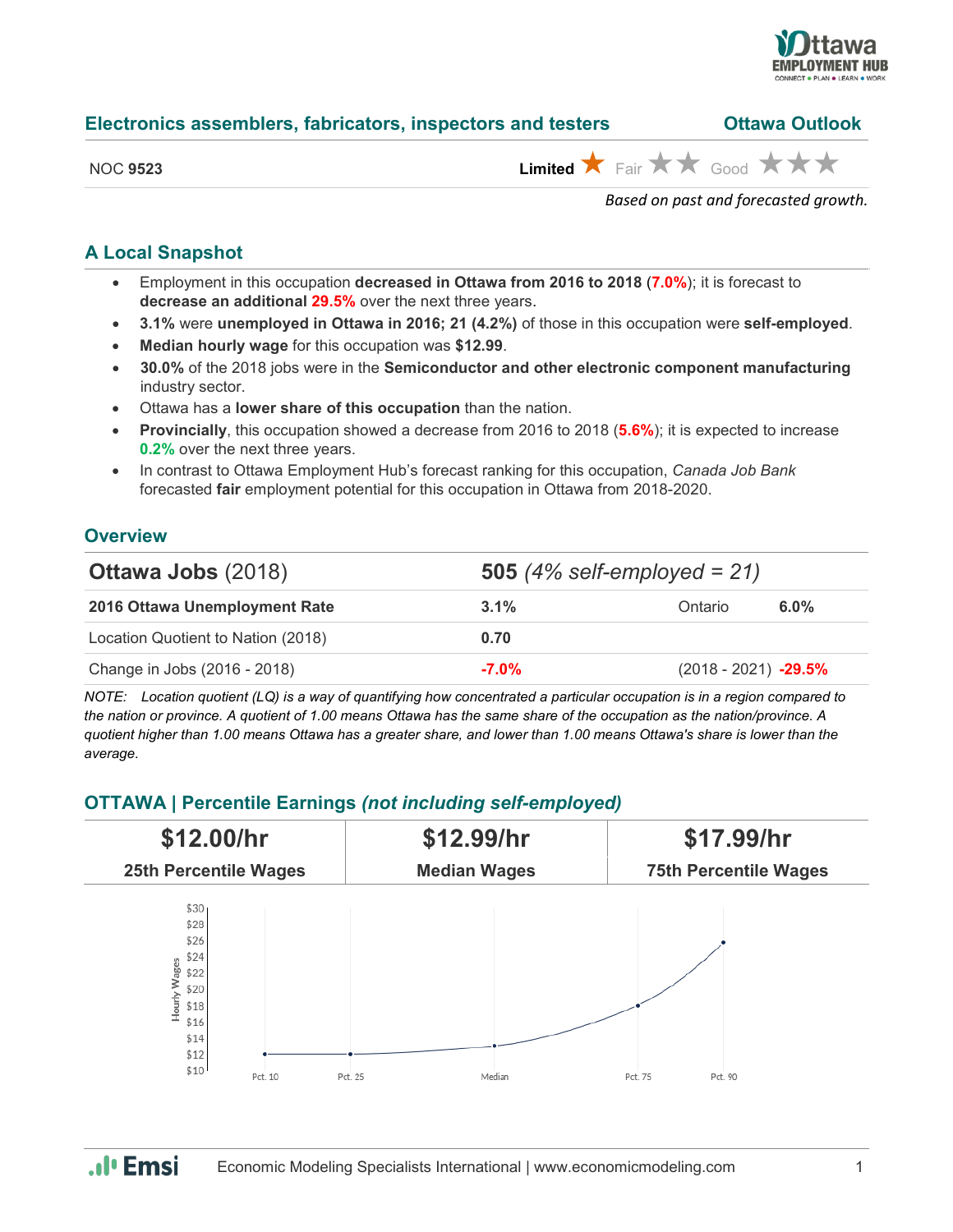

### **Ottawa | Growth**

| 543              | 356              | -187               | $-34.4%$             |
|------------------|------------------|--------------------|----------------------|
| <b>2016 Jobs</b> | <b>2021 Jobs</b> | Change (2016-2021) | % Change (2016-2021) |

## **Regional Trends**



|           | <b>Region</b> |               | <b>2016 Jobs</b> | 2021 Jobs      | Change | % Change |
|-----------|---------------|---------------|------------------|----------------|--------|----------|
|           | Ottawa        |               | 543              | 356            | $-187$ | $-34.4%$ |
|           | Ontario       |               | 11,953           | 11,302         | $-651$ | $-5.4%$  |
|           | Canada        |               | 21,975           | 23,229         | 1,254  | 5.7%     |
|           |               | <b>Ottawa</b> |                  | <b>Ontario</b> |        | Canada   |
| 2016 Jobs |               | 543           |                  | 11,953         |        | 21,975   |
| 2017 Jobs |               | 523           |                  | 11,572         |        | 21,862   |
| 2018 Jobs |               | 505           |                  | 11,285         |        | 22,379   |
| 2019 Jobs |               | 448           |                  | 11,304         |        | 22,732   |
| 2020 Jobs |               | 399           |                  | 11,298         |        | 22,988   |
| 2021 Jobs |               | 356           |                  | 11,302         |        | 23,229   |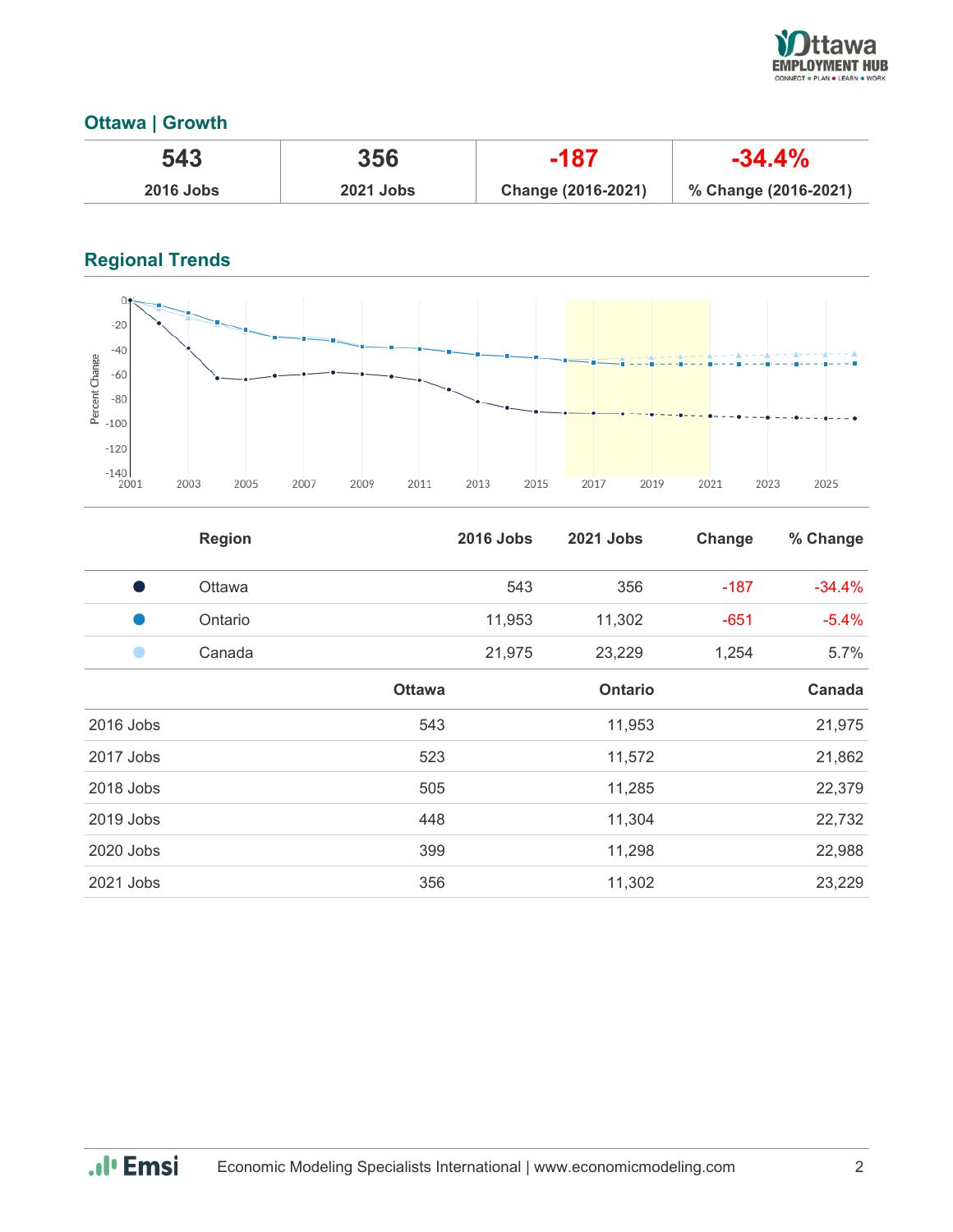

#### **Ottawa | Industries Employing this Occupation**

| <b>Industry</b>                                                           | Occupation<br>Jobs in<br><b>Industry</b><br>(2018) | $%$ of<br><b>Occupation</b><br>in Industry<br>(2018) | % of Total<br>Jobs in<br><b>Industry</b><br>(2018) |
|---------------------------------------------------------------------------|----------------------------------------------------|------------------------------------------------------|----------------------------------------------------|
| Semiconductor and other electronic component manufacturing                | 151                                                | 30.0%                                                | $13.2\%$                                           |
| Navigational, measuring, medical and control instruments<br>manufacturing | 103                                                | 20.3%                                                | 4.7%                                               |
| Communications equipment manufacturing                                    | 65                                                 | 12.9%                                                | $5.4\%$                                            |
| Computer and peripheral equipment manufacturing                           | 23                                                 | 4.6%                                                 | 6.4%                                               |
| <b>Employment services</b>                                                | 23                                                 | 4.6%                                                 | 0.3%                                               |

*NOTE: Inverse staffing patterns provides a table of percentages that shows how regional occupations are divided up among regional industries. For example, an inverse staffing pattern for registered nurses may show that 70% of RNs are employed by hospitals, 10% by local government (i.e., public schools), 10% by nursing homes, and 10% by offices of physicians.*

### **Educational programs and completions in Ottawa** *(public institutions only***)**

| Programs (2016) |                                                             | <b>Completions (2016)</b> |  |
|-----------------|-------------------------------------------------------------|---------------------------|--|
| <b>CIP Code</b> | Program                                                     | <b>Completions (2016)</b> |  |
| 47.01           | Electrical/electronics maintenance and repair<br>technology |                           |  |

*NOTE: EMSI Analyst uses Statistics Canada's PSIS data to compile completions for postsecondary programs offered in Canada, classified by the 2016 CIP codes. 2016 data includes those who graduated in spring 2017.*

# **Job Postings by Month**



*NOTE: Based on newly published job postings first found between January 01, 2018 and December 31, 2018 AND location is Ottawa Census Sub-division, Vicinity Jobs.*